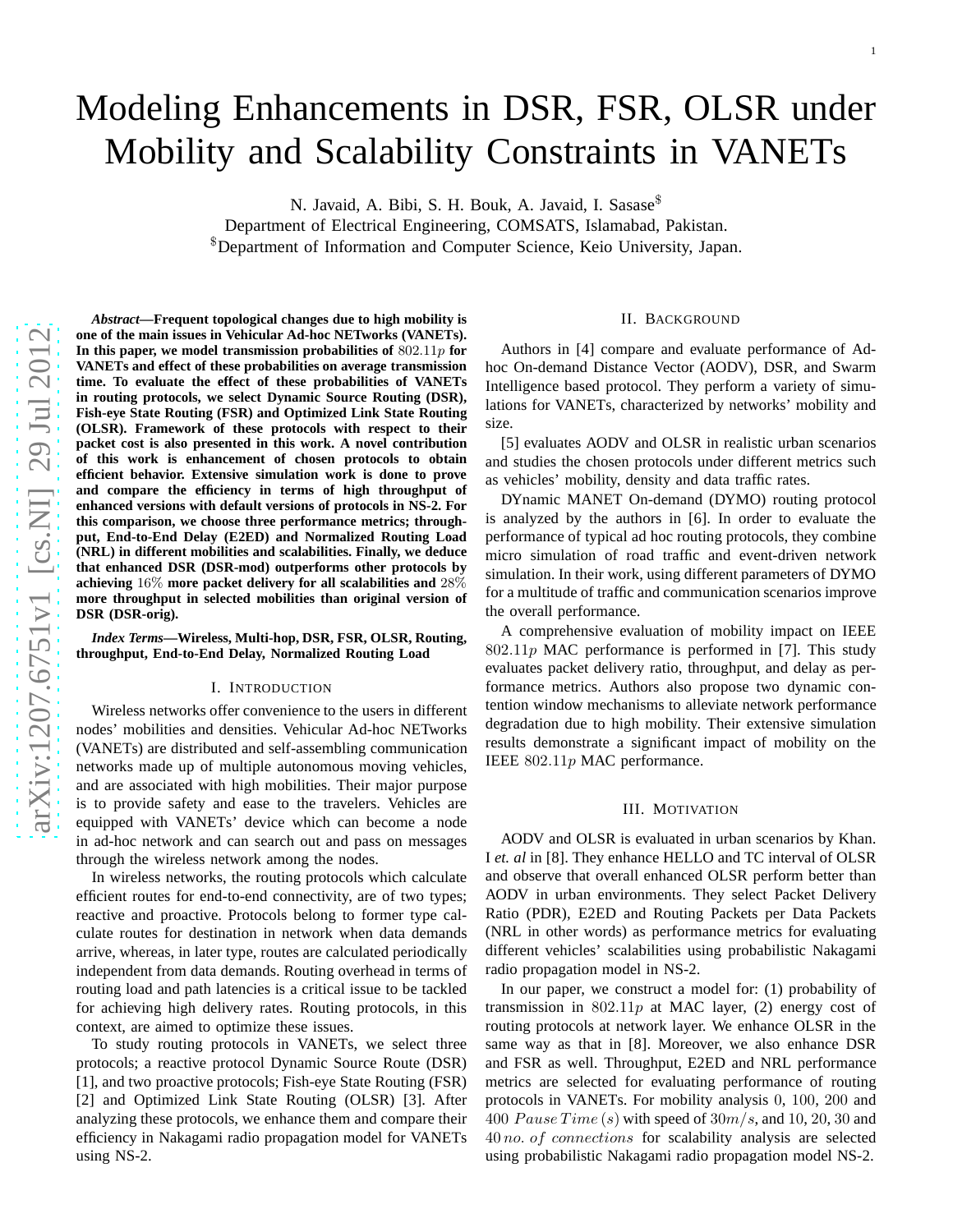## IV. SYSTEM MODEL

In [7], the back-off procedure of IEEE  $802.11p$  is ppersistent CSMA/CA is used to offer adaptivity for neighbor nodes. The major variation between p-persistent 802.11 and standard IEEE 802.11p protocol is only based on assortment of back-off interval. In standard protocol, back-off interval is binary exponential. However, in p-persistent CSMA/CA, the back-off interval is supported on a geometric distribution with a transmission probability, p. Therefore, the probability that a node stays idle when having a busy medium is  $1 - p$ . Based on the geometrically dispersed back-off time, the probability of having a successful transmission after  $n - 1$  failures is:

$$
P(X = Z) = (1 - p)^{Z - 1}p, \quad Z = 1, 2, 3, \dots
$$
 (1)

Where,  $X$  is a number represents the total trials for a successful transmission in a contention window, CW. Based on  $[9]$ ,  $[10]$ , the predictable value of X can be used to determine the average Contention Window size  $\overline{CW}$  as:

$$
E[X] = \sum_{Z=1}^{\infty} Z_p (1-p)^{n-1} = \frac{1}{p}
$$
 (2)

$$
\frac{\overline{CW} + 1}{2} = \frac{1}{p} \tag{3}
$$

Let  $Q$  is the number of contending nodes, then there are several probabilities. Let the probability of a successful transmission,  $P_s$ , and the probability of a collision,  $P_c$ , are  $P_s =$ P{One node tranmists /At least one node has a packet to transmit} and  $P_c = P\{Two\ nodes\ transmit\ /AT\ least\ one$ node has a packet to transmit}, respectively. These probabilities are given below:

$$
P\{No\ transmission\} = (1 - p)^{Q} \tag{4}
$$

$$
P\{Only\ one\ transmission\} = Qp(1-p)^{Q-1} \tag{5}
$$

$$
P\{At least one transmission\} = 1 - (1 - p)^{Q}
$$
 (6)

$$
P_s = \frac{Qp(1-p)^Q}{1 - (1-p)^Q}
$$
 (7)

$$
P_c = \frac{1 - (1 - p)^Q - Qp(1 - p)^{Q - 1}}{1 - (1 - p)^Q} \tag{8}
$$

The time interval between two adjacent successful transmissions is defined in [9] as a virtual transmission time;  $\tau_{v-trans}$ . It is possible to have a number of collisions in addition to one successful transmission, in a  $E[\tau_{v-trans}]$ . Let  $\tau_{idle}$ denotes the idle time during which no node transmits,  $\tau_{succ}$  the time of a successful transmission, and  $\tau_{coll}$  the total time of transmission collisions, within an average virtual transmission time  $E[\tau_{v-trans}]$ , then from [9], we have:

$$
E[\tau_{v-trans}] = E[\tau_{idle}] + E[\tau_{coll}] + E[\tau_{succ}] \tag{9}
$$

 $E[\tau_{idle}] = \frac{1 - (1 - p)^Q - Qp(1 - p)^Q}{Q_p(1 - p)Q - 1}$  $\frac{(p-p)^Q - Qp(1-p)^Q}{Qp(1-p)^{Q-1}} \times \frac{1-p}{Qp}\tau_{slot},$ 

$$
E[\tau_{coll}] = \frac{1 - (1 - p)^{Q} - Q_{p}(1 - p)^{Q}}{Qp(1 - p)^{Q - 1}}(\tau_{pack} + \tau_{DIFS})\tau_{slot}, \text{ and}
$$

$$
E[\tau_{succ}] = (\tau_{pack} + \tau_{DIFS})\tau_{slot}.
$$

The value of  $\tau_{v-trans}$  should be minimized for maximum system efficiency in terms of throughput. Let  $\tau_{pack}$ ,  $\tau_{DIFS}$ and  $\tau_{slot}$  denote packet transmission time, DIFS time, and slot time, respectively. Based on the probabilities of transmissions and a constant packet time  $\tau_{pack}$ , mathematical expressions for  $\tau_{idle}, \tau_{succ}$  and  $\tau_{coll}$  from [7] and [9] as:

$$
E[\tau_{v-trans}] = \frac{(\tau_{pack} + \tau_{DIFS}) - (\tau_{pack} + \tau_{DIFS} - 1)(1 - p)}{Qp(1 - p)^{Q - 1}} \tau_{slot} \tag{10}
$$

#### V. ROUTING OPERATIONS IN DSR, FSR AND OLSR

The detailed description of selected protocols with their modeled energy cost is given below:

## *A. DSR*

Reactive protocols are on-demand in nature and start route finding for requested destination when data request arrives. This process is known as Route Discovery (RD) and permits any host to randomly discover a route for any other host in the network that is either directly reachable or by relay nodes.

(5) by Expanding Ring Search (ERS) mechanism, the Energy Cost In DSR, before broadcasting Route REQuest (RREQ), the originator checks route for the requested target in Route Cache (RC), if path for target is not present then broadcast RREQ. This mechanism of searching routes in RC during RD is known as RCing and is possible due to storage of learned routes due to promiscuous listening mode. RD is performed of RD;  $C_{E-RD}^{(DSR)}$  from [11]:

$$
C_{E-RD}^{(DSR)} = \begin{cases} R_{max\_limit} & \text{if no RREF received} \\ R_{i=1} & \text{if TTL}(R_{rrep}) = 1 \\ R_{rrep} & \text{if TTL}(R_{rrep}) = 1 \\ \sum_{R_{i=1}}^{R_{rrep}} (C_{E-R_{i}})_{R_{i}} & \text{otherwise} \\ \{R_{rrep} = 1, 2, 3, \dots, \max\_limit\} \end{cases} \tag{11}
$$

DSR uses ERS mechanism and thus broadcasts RREQ through different rings,  $R_1, R_2, R_3, ..., R_{rrep}$ , where  $R_{rrep}$ generates RREPs and further broadcasting is stopped (Fig. 1).

In reactive protocols after establishment of successful routes Route Maintenance (RM) process is started. This process involves Link Status Monitoring (LSM) and Route Repairing  $(RR)$  phases.  $LSM$  is used to check the connectivity of active routes which are established successfully during RD. If link breakage is reported during  $LSM$ , then the next task is to repair the route. This repairing process is performed during RR phase. This phase involves dissemination of Route ERRor

Where,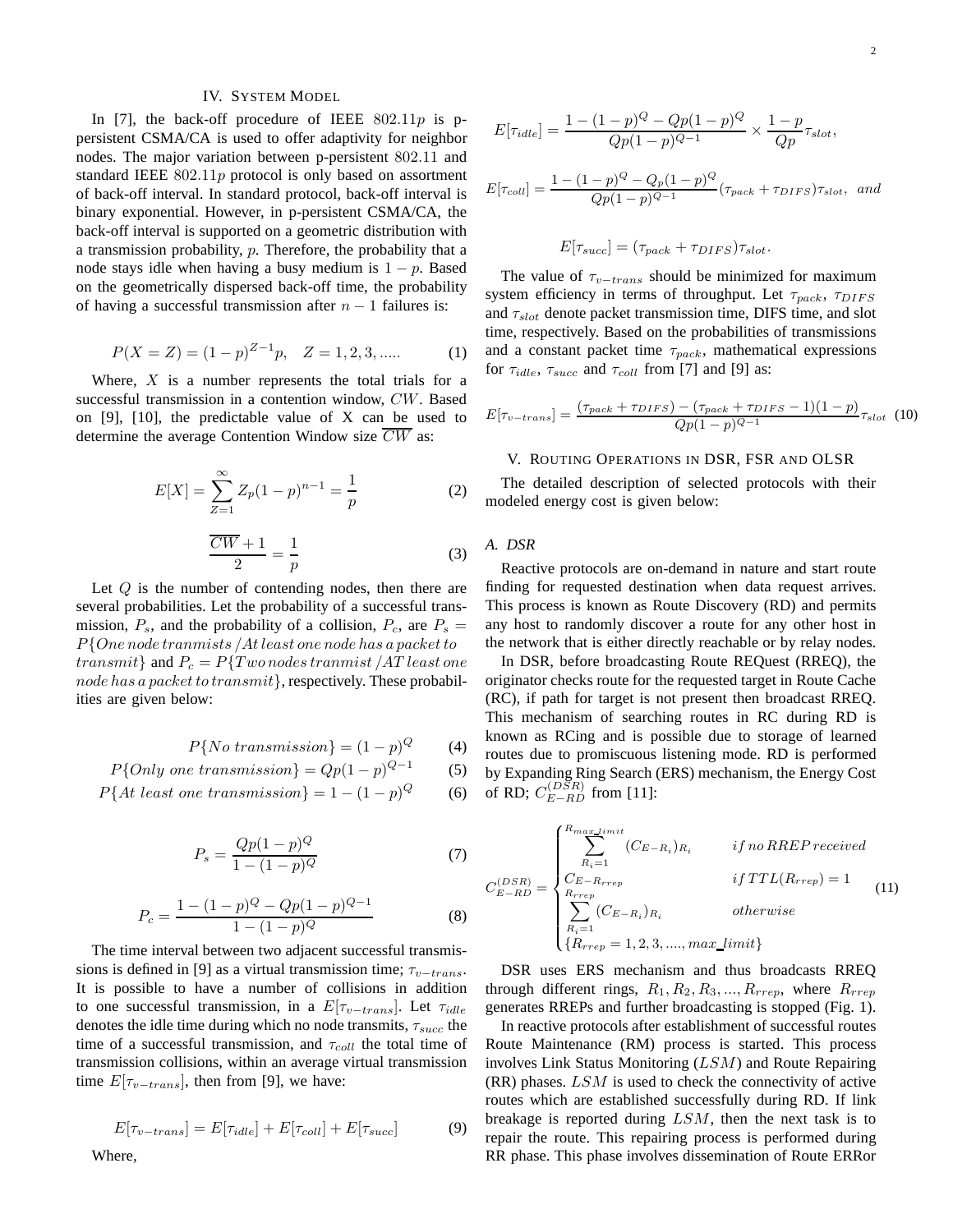(RERR) message about broken link and route re-discovery for broken route.

After detecting link breakage, in DSR, the node which detects link breakage first search RC for alternative route. If it finds alternative route then sends the data to this route, otherwise, searching alternative route in RC is repeated by each node in active route. This repairing process is known as Packet Salvaging (PSing). In case of unsuccessful PSing, source node starts new RREQ route re-discovery process based on  $MaxMainRermt$  constraint [1]. Moreover, RERR message is piggy-backed with new RREQ.



Fig. 1. Route Calculation in DSR, FSR, and OLSR

#### *B. FSR*

Proactive routing protocols perform three different operations for maintaining network topology and routes information in routing table; Link Status Monitoring Periodically  $(LSM\_Per)$ , Route Updates Triggered  $(RU\_Tri)$  and Routes Updates Periodic  $(RU_P^P e r)$ .  $LSM_P^P e r$  maintains recent information about Link Status  $(LS)$  in the network and check the connectivity of a node in the network.  $RU\_Per$ operation updates routing information across the network. Whenever  $LS$  changes then  $RU\_Tri$ 's are generated.

FSR implements Scope Routing (SR) and generates only periodic updates; LSM\_Per and RU\_Per. To exchange routing information in SR technique,  $RU_{Per}$  are disseminated in different scopes based on search diameter in terms of number of hops. Graded-frequency technique is associated with each scope to reduce routing packets' overhead. Two scope levels are used for FSR in [2], one is known as IntraScope and second is known as InterScope. Energy cost for former scope as  $C_E^{(in)}$ with search diameter of 2 hops, and energy cost for later scope as  $C_E^{out-sco}$  with number of hops value of 255, respectively is portrayed in Fig. 1. From [12], per packet energy cost for FSR  $(C_E^{(FSR)})$  is:

$$
C_{E}^{(FSR)} = \int_{0}^{\tau} d_{avg}^{out} \sum_{i=1}^{N_{out}-1} (p_{err})^{i+1} \prod_{j=1}^{i} d_{f}[j] + d_{avg}^{in} \sum_{i=1}^{N_{in}-1} (p_{err})^{i+1} \prod_{j=1}^{i} d_{f}[j]
$$
\n(12)

## *C. OLSR*

 $\overline{c}$ 

OLSR performs only  $RU\_Tri$  in the entire network for maintaining fresh routes, while sends  $LSM_Per$  through HELLO messages at routing layer. Let  $C_E^{(OLSR)}$  denotes total energy cost of OLSR.

$$
C_{E}^{(OLSR)} = \int_{0}^{\tau_{LU}} C_{E-nc}^{MPR} + C_{E-c}^{MPR}
$$
 (13)

Where,  $\tau_{LU}$  is the last update message generated during network life time. The interval for transmission of routing updates varies with respect to the status of MPR. If MPRs' status remains the same, then TC messages are transmitted through default TC interval (Table. 1). Whereas, TC messages are triggered whenever MPRs' status changes.  $C_{E-nc}^{MPR}$  is the cost of allowed (re)transmissions through MPRs, while  $C_{E-c}^{MPR}$ shows the cost of dissemination of update messages in the whole network [12].

$$
C_{E-nc}^{MPR} = (1 - p_c^{MPR})p_{err}d_{avg} + d_{avg} \sum_{i=1}^{h-1} (p_{err})^{i+1} \prod_{j=1}^{i} d_f^{MPR}[j] \tag{14}
$$

$$
C_{E-c}^{MPR} = p_c^{MPR}p_{err}d_{avg} + d_{avg} \sum_{i=1}^{h-1} (p_{err})^{i+1} \prod_{j=1}^{i} d_f[j] \tag{15}
$$

Fig.1 shows OLSRs HELLO messages are exchanged with their neighbors, and TC messages transmission in entire network only through MPRs.

|             | <b>Protocol   Parameter</b> | <b>Default</b><br><b>Value</b> | <b>Modified</b><br><b>Value</b> |
|-------------|-----------------------------|--------------------------------|---------------------------------|
| <b>DSR</b>  | NonPropagating RREQ         |                                |                                 |
|             | TAP_CACHE_SIZE              | 1024                           | 256                             |
| <b>FSR</b>  | $IntraScope\_Interval$      | 5s                             | Ιs                              |
|             | <i>IntreScope_Interval</i>  | 15s                            | 3s                              |
| <b>OLSR</b> | HELLO_INTERVAL              | 2s                             | Ιs                              |
|             | TC INTERVAL                 | 5s                             | 3s                              |

Table.2. Default and Modified Parameters of Selected Protocols

#### VI. SIMULATIONS AND DISCUSSIONS

In VANETs, delay is a critical issue. To tackle this issue, we make enhancement in selected protocols. In DSR, we have modified  $NonPropagating RREQ$  value from 1 to 3 and  $TAPE\_CACHE\_SIZE$  from 1024 to 256. For RD, DSR uses ERS mechanism and initiates RREQ from  $NonPropagating RREQ$ . In ERS, gradual increase of search diameter and time consumption values depend on previous TTL value and waiting time. Thus, incrementing NonPropagatingRREQ results quick search and and minimizes searching delay. Moreover, DSR implements PSing and RCing mechanisms due to premisses listening mode for RD and RM, respectively. Due to absence of explicit mechanism for stale route deletion, faulty routes are stored in  $RC$  because of larger value of  $TAPE\_CACHE\_SIZE$ . Reducing  $TAPE\_CACHE\_SIZE$  avoid the storage of faulty routes. Therefor, reduction of  $TAPE\_CACHE\_SIZE$  values (Table. 1) results fruitful PSing and RCing, and lessens routing delay. These enhancements work well for high mobile and populated scenarios.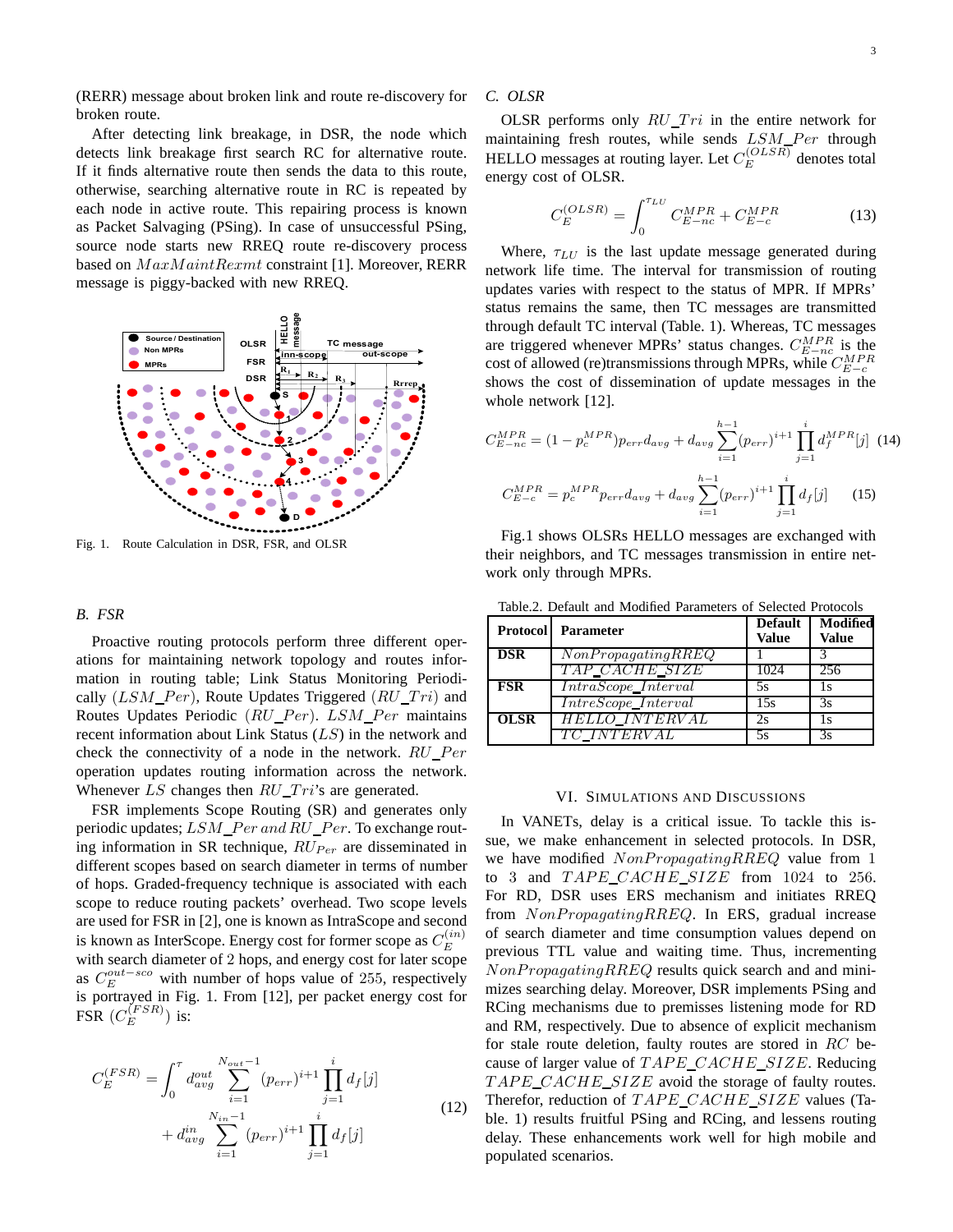Delay in updates of routing entries causes low convergence in high mobile networks. Being a high mobile network, VANET demands low latencies for better efficiencies in terms of accurate data delivery. To reduce this delay, we have shorten periodic updates' intervals for both FSR and OLSR. In FSR, intervals of both scopes; IntraScope\_Interval and InterScope\_Interval are reduced (Table. 1). Whereas, intervals of  $LSM_{Per}$  and  $RU_{Tri}$  i.e.,  $HELLO$ \_INTERVAL and  $TC\_INTERVAL$ , respectively are shortened in enhanced OLSR (Table. 1).

Performance of the chosen protocols with their default and enhanced versions has been evaluated and compared with three performance parameters; throughput, E2ED, and NRL in NS-2. The detail of simulation parameters is given in Table. 2.

Table.1. Common Simulation Parameters

| Parameter           | Value                           |  |  |
|---------------------|---------------------------------|--|--|
| <b>MAC</b> Protocol | 802.11p                         |  |  |
| Area                | $1000 \times 1000 \ m^2$        |  |  |
| Simulation Time     | 900 Seconds                     |  |  |
| Data Traffic Source | CBR of 512 bytes                |  |  |
| Mobility Model      | Nakagami Model                  |  |  |
| <b>Mobility</b>     | 0, 100, 200, 400 Pause Time (s) |  |  |
| Scalability         | 25, 50, 75, 100 nodes           |  |  |

#### *A. Throughput*

In VANETs, quick convergence is required to exchange data. As, moving vehicles alter the existing established routes therefore, demand quick repairing. DSR among selected protocols produces highest throughput (Fig. 2.a,d,g,j) because of reactive nature.  $RU\_Tri$ 's are used in OLSR for convergence purpose, whereas, FSR only uses  $RU\_Per$ , that is why, OLSR's throughput is more than FSR. Throughput of DSR-orig is decreased in case of more no. of connections and in high mobilities as compared to DSR-mod, as shown in Fig. 2.a,d and Fig. 2.g,j. DSR-orig does not scale well in high scalabilities because of generation of grat. RREPs which are produced during RD and RM creating broadcast storm. In DSR-mod, we reduce size of RC by modifying  $TAP\_CACHE\_SIZE$  (Table. 1). This change makes the fresh routes available for RCing, thus, remarkable change in throughput value is obtained from Fig. 2.d,j, where 16% and 24% efficiency is achieved by DSR-mod with respect to DSRorig, in Fig. 2.a,g.

In VANETs, FSR behaves worst among all protocols due to lack of any instance action for link changes (as it uses only periodic operations). After shortening the scope interval in FSR-mod, routing updates are disseminated frequently thus, throughput becomes  $6.5\%$  and  $10.5\%$  more in case of mobilities and scalabilities, respectively (Fig.2.a,d,g,j). Generally, MPRs approach in OLSR provides more optimization in high densities but the conflicting behavior is noticed in Fig. 2.a. Unstable network with high population and dynamicity results MPRs redundancy which expands routing updates dissemination in entire network. Therefore, in VANTEs with more number of connections MPRs fails to provide optimization in the network. By reducing the interval of  $LSM$  and  $RU\_Tri$ in OLSR-mod (Table. 1), MPRs' are quickly updated, thus makes efficiency better as compared to OLSR-orig in high densities and mobilities (Fig. 2.d,j).

## *B. E2ED*

In FSRs routing updates are periodic and independent from topological changes as well as degree of nodes, therefore, its routing latency is lower than others (Fig. 2.b,e,h,k). DSRorig produces highest E2ED in no. of connections as well as in mobilities due to reactive nature along with RCing and PS. DSR-mod in high mobilities produce high latency due to first checking of RC during ERS augments the delay in high mobilities, while absence of stale routes and Time-To-Live (TTL) value of  $NonPropagating RREQ$  (Table. 1) in larger no. of connections reduces its latency, (Fig. 3.h,k), respectively. OLSR-mod causes highest delay in all scalabilities as compare to other two, because in high densities more number of intermediate hops increase latency.

In FSR-mod, by shortening  $RU_{Per}$  interval of inner scope and outer scope results quick updates of routing entries, therefore, delay is reduced as compared to FSR-orig up to  $40\%$  (Fig. 2.h,k). In OLSR-mod, routing delay is increased at the cost of throughput, because shorter interval of routing exchange messages makes OLSR-mod more suitable for maintaining accurate MPRs value, while quick detection of link breakage through shorter HELLO interval  $RU$   $Tri$  for TC messages provides more convergence, therefore achieves high efficiency.

#### *C. NRL*

In DSR-orig, grat. RREPs are generated during RD process which are not suitable in more dynamic or more scalable networks. As, these RREPs produces broadcast storm in case of high dynamic networks through dissemination of incorrect routes because of stale routes in RC. Whereas, in more no. of connections, grat. RREPs from more number of nodes are generated during RD due to congested network. There is no explicit mechanism to delete stale routes except that of limited generation of RERR messages.

In DSR-orig,  $1024$  size for  $TAP\_CACHE\_SIZE$ stores more faulty routes as compared to DSR-mod which reduce storage of stale routes by decrementing  $TAP\_CACHE\_SIZE$  to 256. This modification in DSR lessens routing overhead up to  $-34\%$ , as shown in Fig. 2.c,f. Whereas, in high mobilities (0s Pause Time), stale routes are not interrupt to stop ERS, and thus high efficiency of DSRmod is obtained in term of successful data packet delivery at the cost of more control packets.

Both in FSR-mod and OLSR-mod, shortening update intervals increases number of control messages (in Fig. 2.c,f,i,l). As, there is much difference of  $RU$ 's exchange interval of FSR-mod (Table. 1) as compared with OLSR-mod which not differs as much as that in FSR (Table. 1). Therefore OLSRmod augments routing load up to 8.32% compared to OLSRorig, whereas, FSR-mod produce 10% more control packets as compared to FSR-orig.